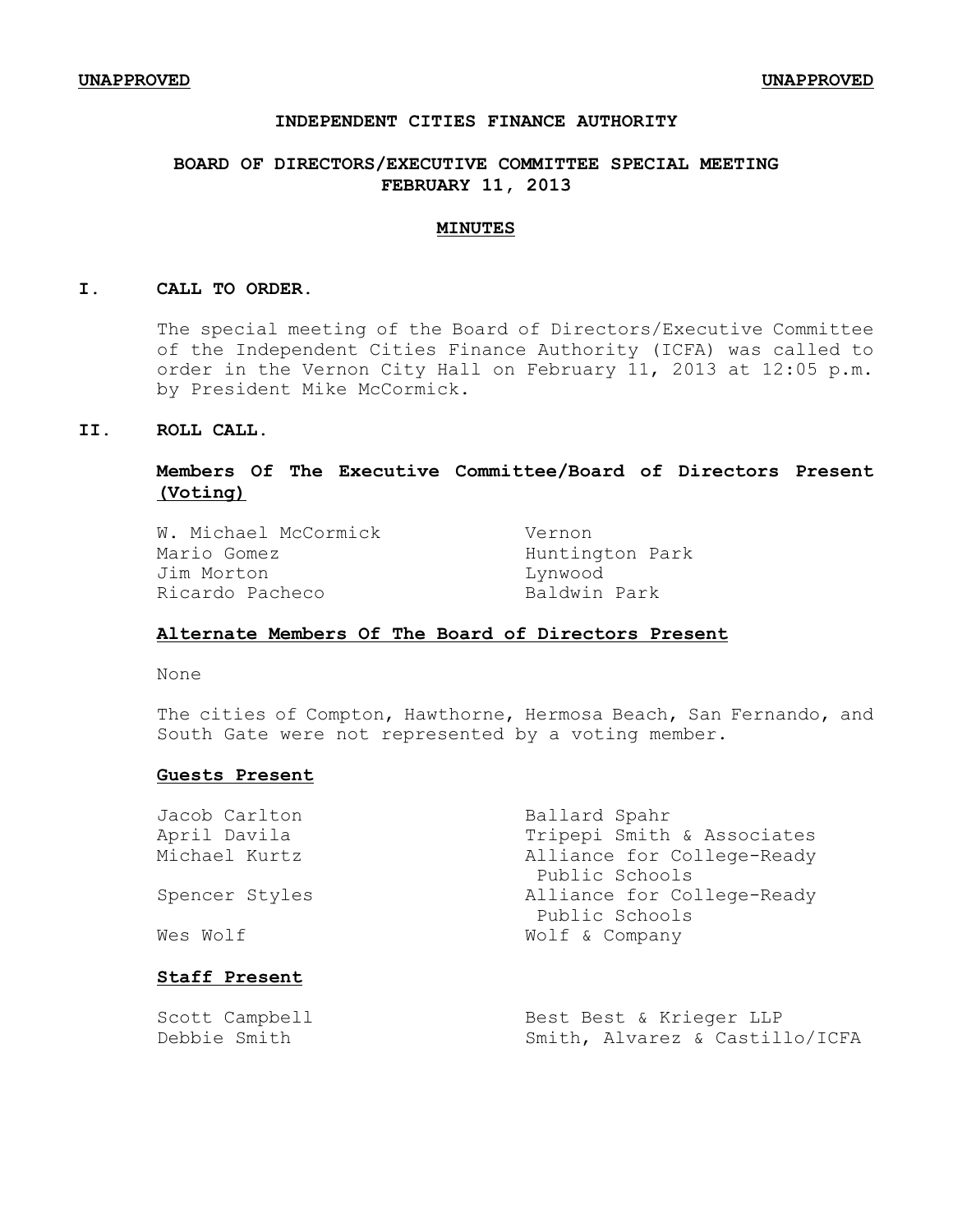**INDEPENDENT CITIES FINANCE AUTHORITY Board of Directors Meeting, February 11, 2013 Page 2**

#### **III. AMENDMENTS OR ADJUSTMENTS TO THE AGENDA**.

There were no amendments or adjustments to the agenda.

#### **IV. PUBLIC COMMENTS.**

There were no members of the public who wished to speak.

#### **V. NEW BUSINESS.**

**A. ADOPTION/APPROVAL OF RESOLUTION 2013-1 (A RESOLUTION OF THE BOARD OF DIRECTORS/EXECUTIVE COMMITTEE OF THE INDEPENDENT CITIES FINANCE AUTHORITY (THE "AUTHORITY") EXPRESSING AN INTENT TO ISSUE NOT MORE THAN \$10,500,000 AGGREGATE PRINCIPAL AMOUNT OF QUALIFIED SCHOOL CONSTRUCTION BONDS TO BE DESIGNATED AS THE INDEPENDENT CITIES FINANCE AUTHORITY CHARTER SCHOOL REVENUE BONDS (ALLIANCE COLLEGE-READY ACADEMY HIGH SCHOOL #18 PROJECT) SERIES 2013 (TAXABLE QUALIFIED SCHOOL CONSTRUCTION BONDS - DIRECT SUBSIDY) (THE "BONDS"); EXPRESSING AN INTENT TO REIMBURSE CERTAIN QUALIFIED COSTS WITH PROCEEDS OF THE BONDS; AUTHORIZING THE TAKING OF ALL OTHER ACTIONS NECESSARY TO THE CONSUMMATION OF THE TRANSACTIONS CONTEMPLATED BY THIS RESOLUTION; AND RELATED MATTERS**

Staff noted that in 2011 ICFA was instrumental in financing the construction of a charter school on behalf of Alliance For College-Ready Public Schools in the City of Los Angeles. Alliance is now seeking approval from ICFA to adopt a Reimbursement Resolution which expresses ICFA's intent to issue qualified school construction bonds to reimburse costs to be incurred by the owner for the acquisition and construction of charter school facilities located at 7907 Santa Fe Avenue, Huntington Park, CA.

The resolution states ICFA's intent to reimburse certain qualified costs incurred by the project owner from proceeds of the qualified school construction bonds. The Internal Revenue Code requires an issuer to have passed a Reimbursement Resolution to enable the owner's qualified costs to be eligible for financing with qualified school construction bonds. Adoption of the resolution will accomplish the following:

- 1. Enable the project owner to incur costs that may be reimbursed from proceeds of qualified school construction bonds if ever issued by ICFA.
- 2. Enable the project owner to start working on the financing of the project with professionals in the field of qualified school construction bond financing.